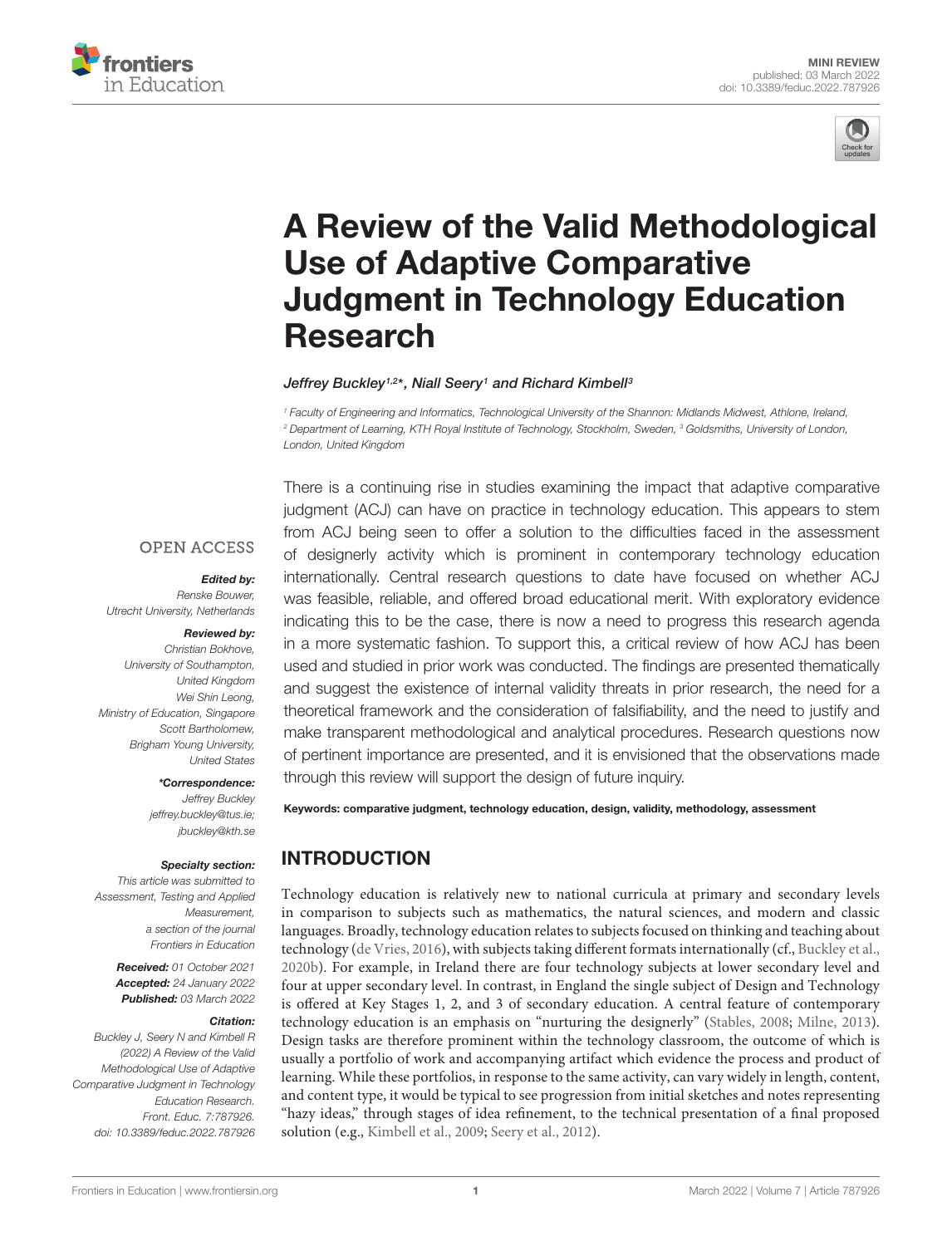With pedagogical approaches in technology education growing in empirical support (cf., [McLain,](#page-5-4) [2018,](#page-5-4) [2021\)](#page-5-5), the integration of design has been problematized from the perspective of constructive alignment [\(Buckley et al.,](#page-4-1) [2020b\)](#page-4-1). A critical challenge remains in how, given the variety of ways through which technology learners can demonstrate capability [\(Kimbell,](#page-5-6) [2011\)](#page-5-6), such as through varied portfolios, educators can validly and reliably assess open-ended, designerly outputs, without imposing an assessment architecture which infringes on the validity and meaningfulness of the associated learning processes. Comparative judgment (CJ), particularly adaptive comparative judgment (ACJ), is presented within the pertinent literature as auspicious in that it would appear to solve this particular disciplinary problem. The process of ACJ is described in detail by [Hartell and Buckley](#page-5-7) [\(2021\)](#page-5-7), but in brief it involves a cohort of assessors, typically referred to as "judges," who individually make holistic pairwise comparisons on digital or digitized representations of student work which are subjected to assessment, i.e., portfolios [\(Kimbell,](#page-5-8) [2012;](#page-5-8) [Pollitt,](#page-5-9) [2012a,](#page-5-9)[b\)](#page-5-10). Over a series of rounds, judges make value-laden, binary judgments on portfolios which are selected for comparison based on an adaptive sorting algorithm [\(Canty,](#page-4-2) [2012\)](#page-4-2). Ultimately, this results in a rank order from "best" to "worst" with relative differences presented as parameter values. The attributes which lend to ACJ being a solution to the assessment of designerly outputs are that the rank order is derived through a consensus of the judging cohort which has been proven to be highly reliable, and it mitigates issues with traditional criterion referenced assessment stemming from rubrics which can lack content validity and which are difficult to implement reliably [\(Sadler,](#page-5-11) [2009\)](#page-5-11).

Research on the use of ACJ in technology education is rising continuously [\(Bartholomew and Jones,](#page-4-3) [2021\)](#page-4-3). However, the research questions which are investigated tend to be broad and relate to whether ACJ is feasible and whether it is appropriate and reliable in the assessment of designerly outputs. The resounding answer to these questions is "yes." ACJ has been shown to be highly reliable in each relevant study which presents reliability statistics [\(Kimbell,](#page-5-8) [2012;](#page-5-8) [Bartholomew and Yoshikawa-Ruesch,](#page-4-4) [2018;](#page-4-4) [Bartholomew and Jones,](#page-4-3) [2021\)](#page-4-3) and its validity can be seen as tied to the assessors [\(Buckley et al.,](#page-4-5) [2020a;](#page-4-5) [Hartell and](#page-5-7) [Buckley,](#page-5-7) [2021\)](#page-5-7) with outputted misfit statistics being useful to audit or gain insight into outlying judges or portfolios [\(Canty,](#page-4-2) [2012\)](#page-4-2). While many of the conducted studies have taken the form of mechanistic, efficacy and effectiveness studies through the use of correlational and experimental designs, the research has largely been exploratory due to the lack of a theoretical framing regarding the place of ACJ within the technology classroom. Further, while in this research ACJ is examined as an assessment instrument, it is used as a research instrument in the collection of original data. This overlap in purpose has resulted in noteworthy limitations and validity threats as ACJ is a complex system which makes it difficult to interpret specific study results as the reason for any improved education outcomes. Given that ACJ can be used to assess designerly learning, and that the existing exploratory evidence indicates educational benefit, there is now a need to progress this research agenda in a more rigorous and systematic fashion.

With a view toward advancing this agenda, this article presents a review of existing ACJ studies relating to technology education. The intent of which is to highlight aspects of this area of scholarship which require methodological refinement to guide the design of future studies and to pose critical research questions stemming from existing evidence which are of immediate importance. This is of particular significance to technology education as ACJ has developed technologically to the point where it is becoming more frequently adopted in research and practice for both formative [\(Dewit et al.,](#page-4-6) [2021\)](#page-4-6) and summative purposes [\(Newhouse,](#page-5-12) [2014\)](#page-5-12). Further, the agenda to "evolve" the use of ACJ for national assessment in technology education has been laid out by [Kimbell](#page-5-8) [\(2012\)](#page-5-8), and if this is to be successful the underpinning evidence base needs to be robust.

Two useful systematized reviews have already been conducted by [Bartholomew and Yoshikawa-Ruesch](#page-4-4) [\(2018\)](#page-4-4) and [Bartholomew and Jones](#page-4-3) [\(2021\)](#page-4-3) with aims of consolidating the pertinent evidence. Using the search outcomes of these two reviews, a combined total of 38 articles (see **[Supplementary Table 1](#page-4-7)** for details), a qualitative review and synthesis is herein conducted of which the outcomes are presented thematically in the following sections. Unlike the prior reviews which have been valuable in summarizing the outcomes of ACJ investigations, this paper presents a critical review of limitations in how ACJ has been investigated (cf., [Grant and](#page-5-13) [Booth,](#page-5-13) [2009\)](#page-5-13). A critical review does not necessarily include a systematic search process, although the articles reviewed here result from two [\(Bartholomew and Yoshikawa-Ruesch,](#page-4-4) [2018;](#page-4-4) [Bartholomew and Jones,](#page-4-3) [2021\)](#page-4-3). The intent of a critical review is to "take stock" of the value of prior contributions through critique. Critical reviews do not intend to provide solutions, but rather questions and guidance which may "provide a "launch pad" for a new phase of conceptual development and subsequent "testing" [\(Grant and Booth,](#page-5-13) [2009,](#page-5-13) p. 93). The review process included a thorough review of each sampled article in terms of the alignment and appropriateness of presented aims and/or research questions, methodological approaches, data analysis, and conclusions drawn. Any limitations identified were then conceptually grouped into "themes" through a process of pattern coding [\(Saldaña,](#page-5-14) [2013\)](#page-5-14). The themes are presented, not with an exhaustive critique of each reviewed article, but as summaries with descriptions and exemplars.

## THEMES RELATING TO AREAS FOR IMPROVEMENT IN ACJ SCHOLARSHIP IN TECHNOLOGY EDUCATION RESEARCH

# Theme 1: Validity Threats Through Making Inference Beyond What the Generated Evidence Can Support

The validity of ACJ as an assessment instrument is frequently commented on. What is often not discussed is the validity of the use of ACJ in research studies and associated validity threats. Due to the ethical implications of randomized control trials in denying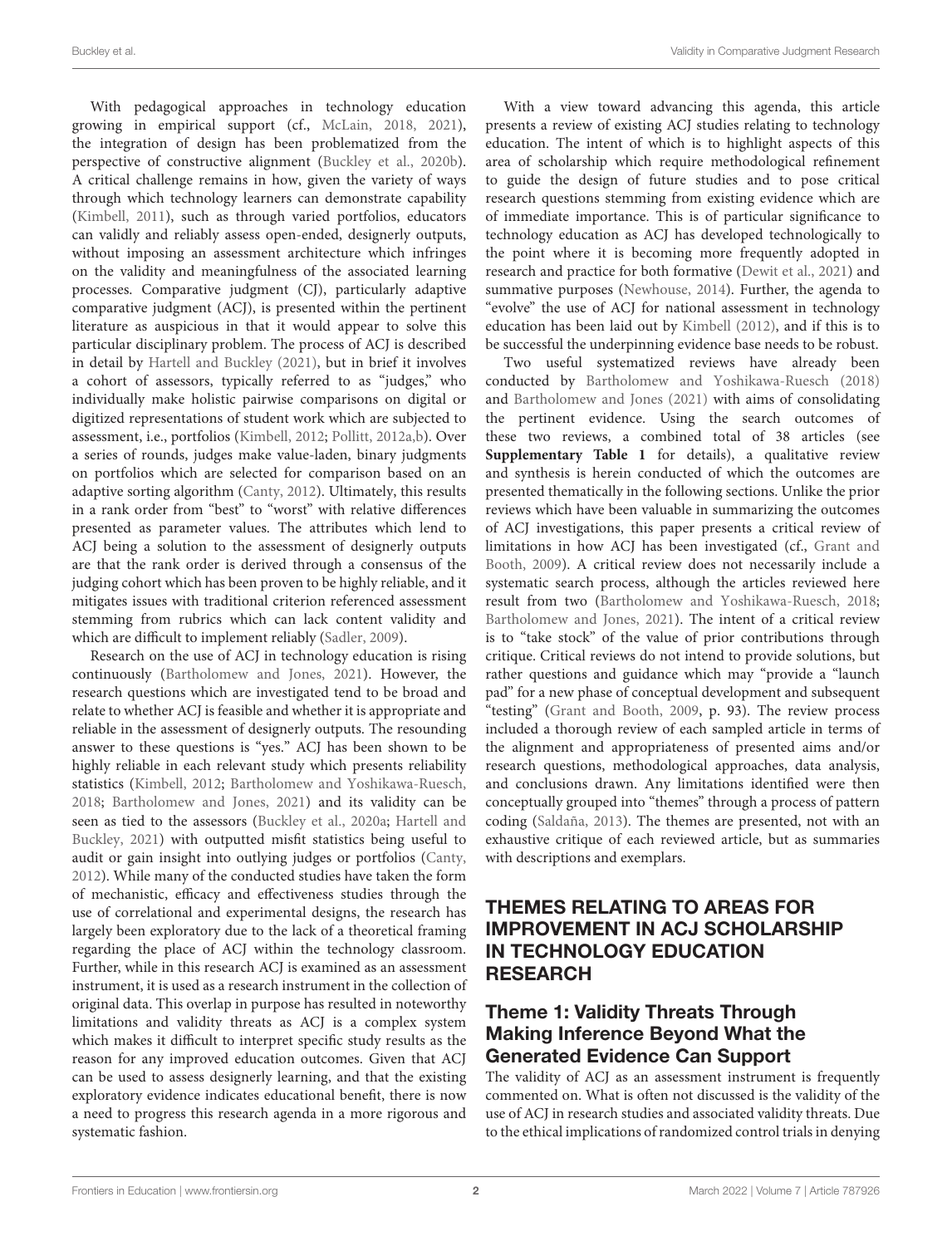students access to what researchers believe to be impactful for their learning [\(De Maeyer,](#page-4-8) [2021\)](#page-4-8), much ACJ research in technology education is quasi-experimental. Inferences from this research, however, are often made which such a methodology cannot support. To take one example, [Bartholomew et al.](#page-4-9) [\(2019a\)](#page-4-9) present a quasi-experiment where at the mid-way point of a design project, each student in an experimental group made 17 judgments using ACJ on their peers work, where a control group engaged with a peer-sharing activity reflective of traditional practice. At the end of the study, all portfolios were combined into a single ACJ assessment session, but only the teacher and experimental group students acted as judges. The authors observed a significant difference in that the experimental group on average outperformed the control group and concluded that "our analysis suggests that students who participate in ACJ in the midst of a design assignment reach significantly better levels of achievement than students who do not" (p. 375). However, the inference that ACJ could be causal is not supported. The effect, for example, could have come from the experimental group simply being exposed at the mid-way point to a greater volume of examples (an exposure effect), to having to make judgments on quality or critique peer work (a judgment effect), or as only the experimental group assessed all work at the end, they may have judged in favor of familiar work (a recognition effect). Subsequent work addressed many of these limitations by mitigating the possible recognition effect [\(Bartholomew et al.,](#page-4-10) [2020a\)](#page-4-10), and the on-going "Learning by Evaluating" project [\(Bartholomew and](#page-4-11) [Mentzer,](#page-4-11) [2021\)](#page-4-11) is actively pursuing the qualification of explicit effects which can stem from ACJ, a need commented on further in Theme 2. A related issue comes from [Newhouse](#page-5-12) [\(2014\)](#page-5-12) where a cohort of judges noted that the digitized work presented in the ACJ session was a poor representation of the actual student work. One assessor commented on how the poor quality of some photographs made it more difficult to see faults which were easier to see in real life. This comment raises an important issue which is not regularly commented on—the use of ACJ may be valid from a process perspective, but if the portfolios are not accurate representations of the students learning or capability itself, the outcome of the ACJ session may be invalid. Through the review there were multiple examples where authors made inferences or suggestions which they could not support based on the described study. This is not to say that the studies themselves had no value or contribution—they have—but it is important not to infer beyond what an implemented methodology can substantiate.

## Theme 2: Theoretical Framing to Define the Many Elements of Adaptive Comparative Judgment

Extending on the previous theme, nearly all studies where ACJ was used as an intervention which reported a positive effect attributed the effect to ACJ as a whole. In these studies, ACJ is often used by students in a way to support their learning (e.g., [Bartholomew et al.,](#page-4-9) [2019a;](#page-4-9) [Seery et al.,](#page-5-15) [2019\)](#page-5-15). There is a need to move beyond this broad inference. The use of ACJ could offer educational benefit when learners act as judges through exposure to the work of peers, having to critique and compare the quality of work, having to explicate comments justifying a decision, or a

combination of the these. The research needs to move to a stage of identifying the activity which has the educational benefit if it is to make a more significant contribution to knowledge. Further, all these activities can be conducted without an ACJ system in a classroom. Educators could organize activities where learners are exposed to, compare, and constructively critique the work of their peers outside of an ACJ software solution. The pedagogical benefits of the activities inherent to ACJ could be more easily transferred to classrooms if the focus of ACJ research was on defining the important processes rather than the broad benefit of the system holistically when used for learning.

The need to investigate the nuances of ACJ makes the need of a theoretical framework for ACJ apparent, and this would need to consider the intended purpose of ACJ, i.e., assessment as, for, or of learning. Related concepts merit further definition, in particular "time" and "criteria." Many studies examine the efficiency of ACJ in comparison to traditional assessment practices [\(Rowsome](#page-5-16) [et al.,](#page-5-16) [2013;](#page-5-16) [Bartholomew et al.,](#page-4-12) [2018a,](#page-4-12) [2020b;](#page-4-13) [Zhang,](#page-5-17) [2019\)](#page-5-17) however, for ACJ time is usually considered in terms of total or average judging time. There is need to consider any set-up or training times to give a truer reflection of the impact this could have on practice, and any comparisons would need to consider the time educators put into developing rubrics and repeat usage as well. Similarly, many studies aim to determine judging criteria [\(Rowsome et al.,](#page-5-16) [2013;](#page-5-16) [Buckley et al.,](#page-4-5) [2020a\)](#page-4-5) but to understand the implications of such work, a theoretical framework which identifies whether criteria are relevant at a topic level, task level, or as specific as an individual judgment level merits qualification.

# Theme 3: Validity in the Determination of **Validity**

The need for a theoretical framework for ACJ also encompasses the need to determine how claims can be falsified. Given the strength of evidence illustrating that ACJ is reliable, many efforts have turned to the valid use of ACJ. Specifically, the question is presented as to whether ACJ is a more valid alternative to traditional criterion reference assessment in the assessment of designerly student work. The validity of the rank can be assumed if (1) the cohort of judges is determined as appropriate, i.e., the rank is a valid representation of their consensus, and (2) judgments are based on reasoned decisions, i.e., judges take the task seriously and there are no technical errors [\(Buckley et al.,](#page-4-5) [2020a\)](#page-4-5). The first assumption is a decision of judge selection. For the second, [Canty](#page-4-2) [\(2012\)](#page-4-2) describes how misfit statistics can be used to identify outlier judges who importantly could have made reasoned judgments but are outliers in terms of having a different view of capability or learning than the majority of the cohort. Multiple studies use correlations between an ACJ rank and grades generated through the use of traditional rubrics as a measure of validity [\(Canty,](#page-4-2) [2012;](#page-4-2) [Seery et al.,](#page-5-3) [2012;](#page-5-3) [Bartholomew](#page-4-12) [et al.,](#page-4-12) [2018a](#page-4-12)[,b,](#page-4-14) [2019b;](#page-4-15) [Strimel et al.,](#page-5-18) [2021\)](#page-5-18). Based on these studies, while not explicit, an implicit suggestion is being made that the hypothesis that ACJ offers a valid measure of assessment could be falsified if non-significant or negative correlations were observed in these investigations. If the study begins with a critique of rubrics, the issue is that the validity of ACJ is being determined by how closely it can re-produce the grades of the tool it is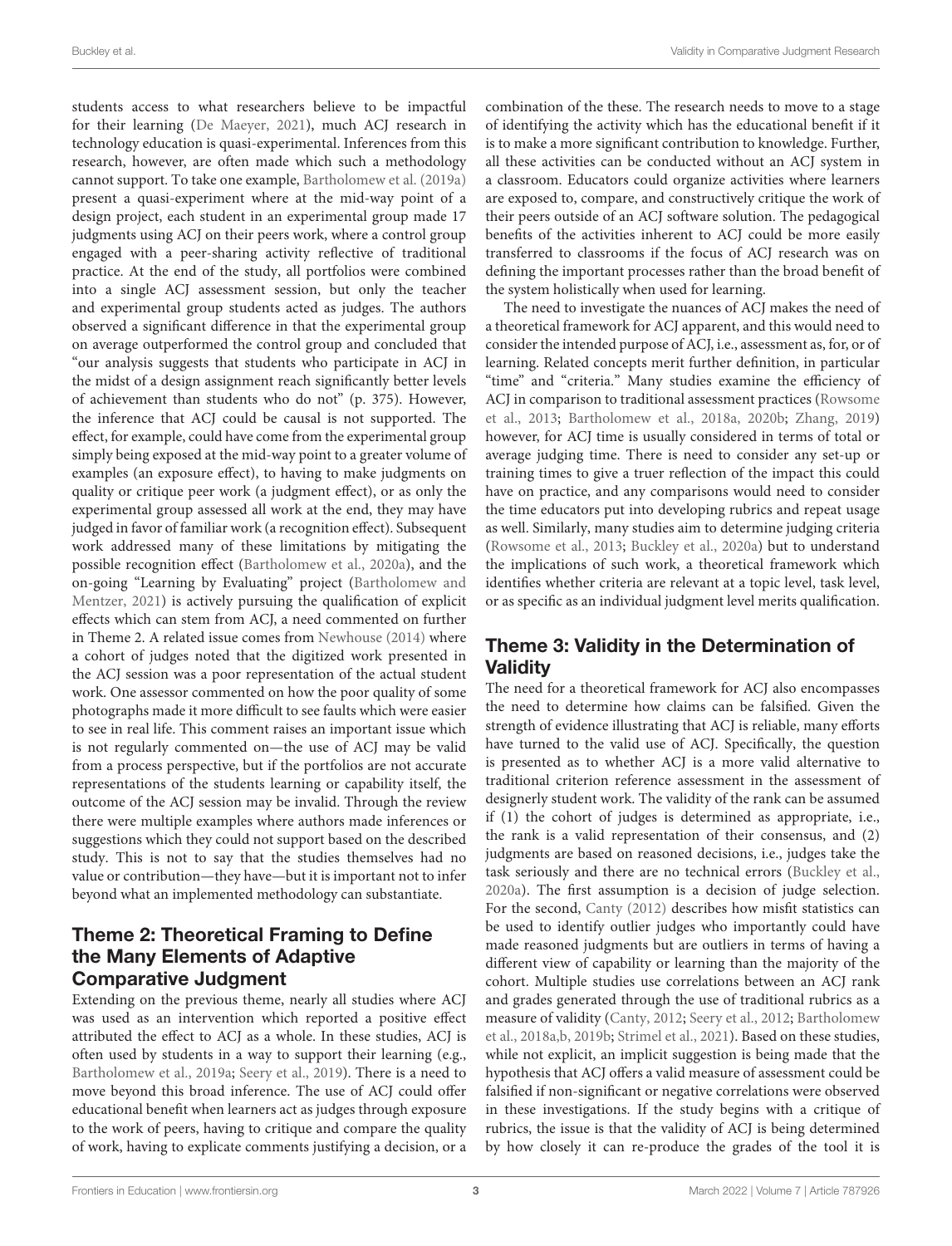presented as being the better alternative to (e.g., [Seery et al.,](#page-5-3) [2012\)](#page-5-3). This is further compounded by concerns regarding the content validity of rubrics for the assessment of design learning and who the assessors are. For example, the correlation between an ACJ and traditional rubric generated ranks when both are generated by experts has a very different meaning than if one rank comes from students. If the used rubrics are not critiqued in this way and are determined as valid, this application is not necessarily problematic.

### Theme 4: There Is a Need to Justify Approaches to Statistical Data Analysis

A pedagogically useful attribute of ACJ stems from the parameter values within the final rank of portfolios. These follow a cubic function [\(Kimbell et al.,](#page-5-19) [2007;](#page-5-19) [Kimbell,](#page-5-8) [2012\)](#page-5-8) and offer insight into relative performance between portfolios. This is commonly noted as a significant benefit of ACJ [\(Bartholomew et al.,](#page-4-13) [2020b;](#page-4-13) [Buckley et al.,](#page-4-5) [2020a\)](#page-4-5) and its potential was demonstrated by [Seery et al.](#page-5-15) [\(2019\)](#page-5-15) where parameter values were transposed into student grades. However, despite articles claiming the benefit of parameter values over the rank order which is linear and thus does not present relative differences, much of the data analysis does not utilize these values. Importantly, it may not be appropriate to use parameter values if model assumptions for parametric tests are violated. However, none of the reviewed articles which presented a formal statistical analysis provided any details of model assumptions which were tested. Statistical tests used have been both parametric and non-parametric, but this selection appears random. Where non-parametric tests are used it may be that authors are choosing to adopt tests which do not require certain assumptions to be met and which are more robust to outliers, but such a reason is not provided. Further, there was evidence of important information such as test statistics and/or degrees of freedom not being reported (e.g., [Bartholomew](#page-4-15) [et al.,](#page-4-15) [2019b,](#page-4-15) p. 13) and only statistically significant results being reported with a note that there were non-significant results which were not presented (e.g., [Bartholomew et al.,](#page-4-16) [2017,](#page-4-16) p. 10). This is common in technology education research more generally [\(Buckley et al.,](#page-4-17) [2021b\)](#page-4-17), and is suggestive of the need for further transparency in data analysis.

## Theme 5: Transparency in Adaptive Comparative Judgment Research

A final theme, which extends on occasional missing information in reported statistical tests relates more broadly to levels of transparency in the reporting of ACJ studies. There is a general need to improve levels of transparency in technology education research [\(Buckley et al.,](#page-4-18) [2021a\)](#page-4-18) and it was notable, particularly in conference publications that the methodology sections were not comprehensive enough for readers to fully understand the nature of investigations (e.g., [Canty et al.,](#page-4-19) [2017,](#page-4-19) [2019\)](#page-4-20). The information which tended to be omitted was details on the design tasks that students would have engaged with, of which outcomes were assessed through ACJ. It is probable that this relates to space limitations with conference papers and that the authors would be providing this information during the conference presentation, but it would be useful to provide such information as an appendix, perhaps through an open access repository if space limitations are the issue. Finally, making research transparent relates not just to describing in detail how a study was conducted, but also to providing rationales for decisions which are made [\(Closa,](#page-4-21) [2021\)](#page-4-21). No study which was conducted offered a clear justification of sample size. Study populations and sampling procedures were explained, but authors, to date, have not considered either empirical of ethical implications of having samples sizes which are too small or excessively large. It would be appropriate if, as this research progresses, decision making around sampling is made more apparent.

# **DISCUSSION**

Research using and on the use of ACJ in technology education to date has been useful in demonstrating that student work which is generated through the ill-defined and open-ended activities reflective of contemporary technology education can be reliably assessed. It is also clear that the validity of ACJ can be qualified in many ways, such as through the careful design of the judging cohort and by making use of misfit statistics. ACJ has been repeatedly observed as capable of providing reliable ranks and positive educational effects when used for learning, and the research to date has identified many important considerations such as that portfolios need to be accurate representations of the objects of assessment. Due to how often these outcomes have been observed, it is questionable whether further inquiry into these broad research questions would lead to any further insight. Instead, as an outcome of this review it is recommended that ACJ research becomes more systematic, nuanced, and explicit. Foremost, there is a need for appropriately designed methodologies and caution needs to be given when making inferential claims, but there are also ethical considerations associated with investing further resources into studies examining outcomes which have been repeatedly observed. For example, ACJ is continuously observed to be reliable, however, no studies have been conducted which examine a core proposition of this—that the reliability stems from the aggregation of judgments from cohorts of assessors with individual biases. It would be useful to examine the reliability of ACJ when the judging cohort is purposefully selected to include people with differing opinions, or who are provided with different criteria to make judgments on, in attempts to falsify this claim. Further, on this point and extending on the need for a theoretical framework outlined in theme 2, there is need to consider how reliable ACJ needs to be depending on its intended use, e.g., summative vs. formative, and what are the associated educational implications of different reliability thresholds (cf., [Benton and](#page-4-22) [Gallacher,](#page-4-22) [2018\)](#page-4-22).

This need for more systematic inquiry creates the need for ACJ researchers to develop a theoretical framework. A current question is not whether the use of ACJ when used for learning (typically involving students as judges) has educational merit, but why could and why has ACJ been observed to have a positive effect? It is paramount that central concepts such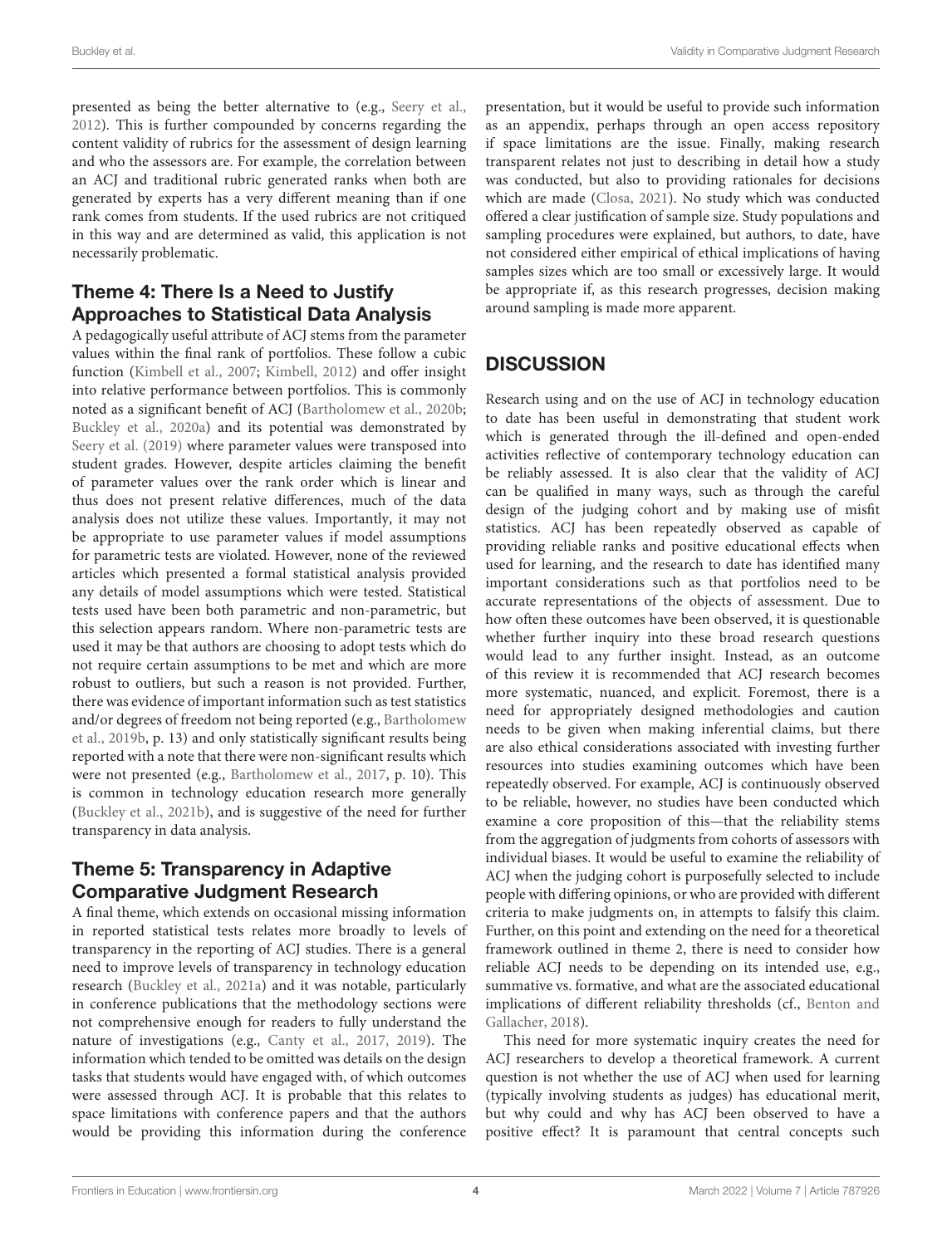as time/efficiency and criteria are adequately defined, and recognition must be given that at present it can be difficult for teachers to use ACJ due to, for example, cost and training implications. However, the nature of activity within the ACJ process such as making comparative judgments or being exposed to large variation in student work is immediately accessible to teachers as pedagogical approaches. There is significant potential for research to be conducted, either using or not using ACJ, which provides insight into the value of ACJ and which is immediately transferable into practice. The next phase of ACJ research should focus less on broad questions of feasibility and potential holistic benefit, and instead focus more on refining the use of ACJ for practice and on identifying the components of the ACJ process which have positive effects on learning and the student experience.

### AUTHOR'S NOTE

This is a critical review, which included a self-review of the authors own published works.

#### **REFERENCES**

- <span id="page-4-3"></span>Bartholomew, S., and Jones, M. (2021). A systematized review of research with adaptive comparative judgment (ACJ) in higher education. Int. J. Technol. Des. Educ. 1–32. [doi: 10.1007/s10798-020-09642-6](https://doi.org/10.1007/s10798-020-09642-6)
- <span id="page-4-11"></span>Bartholomew, S., and Mentzer, N. (2021). Learning by Evaluating: Engaging Students in Evaluation as a Pedagogical Strategy to Improve Design Thinking. Community for Advancing Discovery Research in Education. Available online at: [https://cadrek12.org/projects/learning-evaluating-engaging-students](https://cadrek12.org/projects/learning-evaluating-engaging-students-evaluation-pedagogical-strategy-improve-design)[evaluation-pedagogical-strategy-improve-design](https://cadrek12.org/projects/learning-evaluating-engaging-students-evaluation-pedagogical-strategy-improve-design) (accessed November 17, 2021).
- <span id="page-4-10"></span>Bartholomew, S., Mentzer, N., Jones, M., Sherman, D., and Baniya, S. (2020a). Learning by evaluating (LbE) through adaptive comparative judgment. Int. J. Technol. Des. Educ. [doi: 10.1007/s10798-020-09639-1](https://doi.org/10.1007/s10798-020-09639-1)
- <span id="page-4-16"></span>Bartholomew, S., Reeve, E., Veon, R., Goodridge, W., Lee, V., and Nadelson, L. (2017). Relationships between access to mobile devices, student self-directed learning, and achievement. J. Technol. Educ. 29, 2–24. [doi: 10.21061/jte.v29](https://doi.org/10.21061/jte.v29i1.a.1) [i1.a.1](https://doi.org/10.21061/jte.v29i1.a.1)
- <span id="page-4-12"></span>Bartholomew, S., Strimel, G., and Jackson, A. (2018a). A comparison of traditional and adaptive comparative judgment assessment techniques for freshmen engineering design projects. Int. J. Eng. Educ. 34, 20–33.
- <span id="page-4-9"></span>Bartholomew, S., Strimel, G., and Yoshikawa, E. (2019a). Using adaptive comparative judgment for student formative feedback and learning during a middle school design project. Int. J. Technol. Des. Educ. 29, 363–385. [doi:](https://doi.org/10.1007/s10798-018-9442-7) [10.1007/s10798-018-9442-7](https://doi.org/10.1007/s10798-018-9442-7)
- <span id="page-4-14"></span>Bartholomew, S., Strimel, G., and Zhang, L. (2018b). Examining the potential of adaptive comparative judgment for elementary STEM design assessment. J. Technol. Stud. 44, 58–75. [doi: 10.2307/26730731](https://doi.org/10.2307/26730731)
- <span id="page-4-13"></span>Bartholomew, S., Yoshikawa, E., Hartell, E., and Strimel, G. (2020b). Identifying design values across countries through adaptive comparative judgment. Int. J. Technol. Des. Educ. 30, 321–347. [doi: 10.1007/s10798-019-09](https://doi.org/10.1007/s10798-019-09506-8) [506-8](https://doi.org/10.1007/s10798-019-09506-8)
- <span id="page-4-4"></span>Bartholomew, S., and Yoshikawa-Ruesch, E. (2018). "A systematic review of research around adaptive comparative judgement (ACJ) in K-16 education," in CTETE - Research Monograph Series, ed. J. Wells (Virginia: Council on Technology and Engineering Teacher Education), 6–28. [doi: 10.21061/ctete](https://doi.org/10.21061/ctete-rms.v1.c.1)[rms.v1.c.1](https://doi.org/10.21061/ctete-rms.v1.c.1)
- <span id="page-4-15"></span>Bartholomew, S., Zhang, L., Bravo, E. G., and Strimel, G. (2019b). A tool for formative assessment and learning in a graphics design course: adaptive comparative judgement. Des. J. 22, 73–95. [doi: 10.1080/14606925.2018.1560876](https://doi.org/10.1080/14606925.2018.1560876)

#### AUTHOR CONTRIBUTIONS

JB conceptualized the study and wrote the first draft. All authors then reviewed and edited the manuscript.

### FUNDING

The authors received no explicit financial support for the conduction of this research. The publication of this article was supported by the Faculty of Engineering and Informatics at the Technological University of the Shannon: Midlands Midwest, Ireland.

#### <span id="page-4-7"></span>SUPPLEMENTARY MATERIAL

The Supplementary Material for this article can be found online at: [https://www.frontiersin.org/articles/10.3389/feduc.](https://www.frontiersin.org/articles/10.3389/feduc.2022.787926/full#supplementary-material) [2022.787926/full#supplementary-material](https://www.frontiersin.org/articles/10.3389/feduc.2022.787926/full#supplementary-material)

- <span id="page-4-22"></span>Benton, T., and Gallacher, T. (2018). Is comparative judgement just a quick form of multiple marking? Res. Matters 26, 22–28.
- <span id="page-4-18"></span>Buckley, J., Adams, L., Aribilola, I., Arshad, I., Azeem, M., Bracken, L., et al. (2021a). An assessment of the transparency of contemporary technology education research employing interview-based methodologies. Int. J. Technol. Des. Educ. [doi: 10.1007/s10798-021-09695-1](https://doi.org/10.1007/s10798-021-09695-1)
- <span id="page-4-5"></span>Buckley, J., Canty, D., and Seery, N. (2020a). An exploration into the criteria used in assessing design activities with adaptive comparative judgment in technology education. Irish Educ. Stud. [doi: 10.1080/03323315.2020.181](https://doi.org/10.1080/03323315.2020.1814838) [4838](https://doi.org/10.1080/03323315.2020.1814838)
- <span id="page-4-17"></span>Buckley, J., Hyland, T., and Seery, N. (2021b). Examining the replicability of contemporary technology education research. Tech. Series 28, 1–9. [doi: 10.1016/](https://doi.org/10.1016/j.jgg.2018.07.009) [j.jgg.2018.07.009](https://doi.org/10.1016/j.jgg.2018.07.009)
- <span id="page-4-1"></span>Buckley, J., Seery, N., Gumaelius, L., Canty, D., Doyle, A., and Pears, A. (2020b). Framing the constructive alignment of design within technology subjects in general education. Int. J. Techn. and Des. Educ. 31, 867–883. [doi: 10.1007/](https://doi.org/10.1007/s10798-020-09585-y) [s10798-020-09585-y](https://doi.org/10.1007/s10798-020-09585-y)
- <span id="page-4-2"></span>Canty, D. (2012). The Impact of Holistic Assessment Using Adaptive Comparative Judgement on Student Learning. Doctoral Thesis. Limerick: University of Limerick.
- <span id="page-4-20"></span>Canty, D., Buckley, J., and Seery, N. (2019). "Inducting ITE students in assessment practices through the use of comparative judgment," in Proceedings of the 37th International Pupils' Attitudes Towards Technology Conference, eds S. Pule and M. de Vries (Msida, Malta: PATT), 117–124.
- <span id="page-4-19"></span>Canty, D., Seery, N., Hartell, E., and Doyle, A. (2017). Integrating Peer Assessment in Technology Education Through Adaptive Comparative Judgment. Philadelphia: Millersville University, 1–8.
- <span id="page-4-21"></span>Closa, C. (2021). Planning, implementing and reporting: increasing transparency, replicability and credibility in qualitative political science research. Eur. Political Sci. 20, 270–280. [doi: 10.1057/s41304-020-00299-2](https://doi.org/10.1057/s41304-020-00299-2)
- <span id="page-4-8"></span>De Maeyer, S. (2021). Reproducible Stats in Education Sciences: Time to Switch? Reproducible Stats in Education Sciences. Available online at: [https://](https://svendemaeyer.netlify.app/posts/2021-03-24_Time-to-Switch/) [svendemaeyer.netlify.app/posts/2021-03-24\\_Time-to-Switch/](https://svendemaeyer.netlify.app/posts/2021-03-24_Time-to-Switch/) (accessed April 26, 2021).
- <span id="page-4-0"></span>de Vries, M. (2016). Teaching About Technology: an Introduction to the Philosophy of Technology for Non-philosophers. Switzerland: Springer.
- <span id="page-4-6"></span>Dewit, I., Rohaert, S., and Corradi, D. (2021). How can comparative judgement become an effective means toward providing clear formative feedback to students to improve their learning process during their product-service-system design project? Des. Technol. Educ. 26, 276–293.